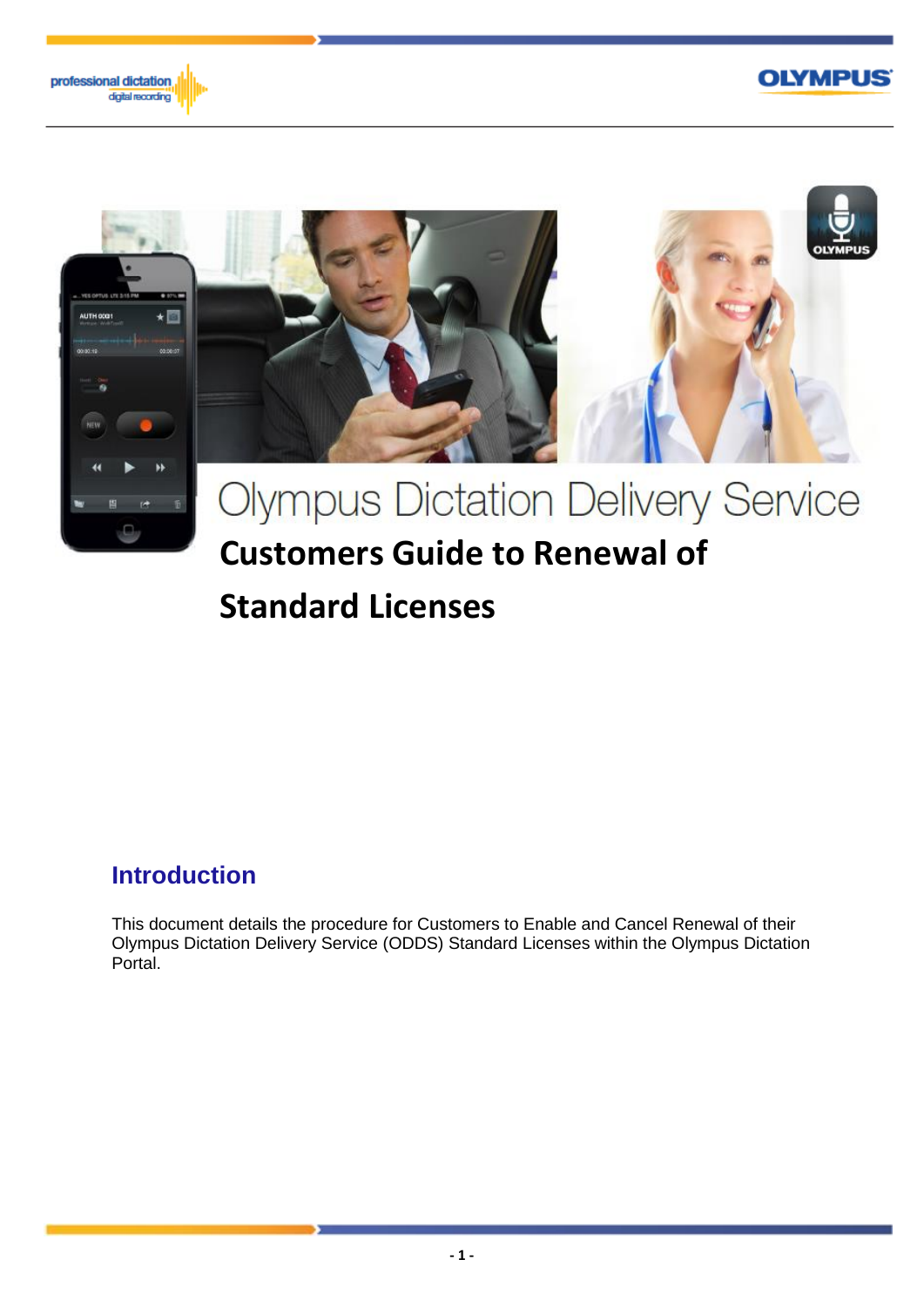



# **Enabling Renewal**

Olympus Dictation Delivery Service (ODDS) Standard Licenses expire one year (365 days) after being issued to a Customer. Should you wish to renew your Standard Licenses for a further year, you will need to nominate in the Olympus Dictation Portal that you wish to renew your licenses 30 days before the license expiration.

At 60 days before your Standard License expires you will receive the "License Renewal Notification [C-103]" e-mail notification.

| License renewal notification [C-103]<br><b>Inbox</b><br>$\mathbf{x}$ |                                                                                                                                                                                                                                                                                                                                                                                                                                                                                                                                                                                                                                                                                                                                                                                     |  |  |  |  |
|----------------------------------------------------------------------|-------------------------------------------------------------------------------------------------------------------------------------------------------------------------------------------------------------------------------------------------------------------------------------------------------------------------------------------------------------------------------------------------------------------------------------------------------------------------------------------------------------------------------------------------------------------------------------------------------------------------------------------------------------------------------------------------------------------------------------------------------------------------------------|--|--|--|--|
|                                                                      | Olympus Dictation Delivery Service <odp_notice@dictation-portal.com><br/>to me <math>\vert \mathbf{v} \vert</math></odp_notice@dictation-portal.com>                                                                                                                                                                                                                                                                                                                                                                                                                                                                                                                                                                                                                                |  |  |  |  |
|                                                                      | Dear OIAS Customer 6,                                                                                                                                                                                                                                                                                                                                                                                                                                                                                                                                                                                                                                                                                                                                                               |  |  |  |  |
|                                                                      | Thank you for using the Olympus Dictation Delivery Service.                                                                                                                                                                                                                                                                                                                                                                                                                                                                                                                                                                                                                                                                                                                         |  |  |  |  |
|                                                                      | The checkbox to renew the following licenses will be disabled in 60 days.<br>Checking this box ensures a smooth renewal process.<br>Expiration Date: 14/03/01<br>The license expiration date: 14/01/31<br>Type of license: Standard<br>Renew checked: 0 licenses<br>Renew unchecked: 5 licenses<br>Please login to the Olympus Dictation Portal https://www.dictation-portal.com/ to<br>check/uncheck the renewal check box as soon as possible before access to the<br>check box is disabled for completion of the renewal process.<br>If you received this e-mail in error, please delete this e-mail from your system<br>This is an automatically generated e-mail, please do not reply.<br>Please contact us from the link below.<br>https://www.dictation-portal.com/ContactUs |  |  |  |  |

If no action is taken to renew your License at this time, you will receive further renewal notifications at 40 and 31 days before the license expiration.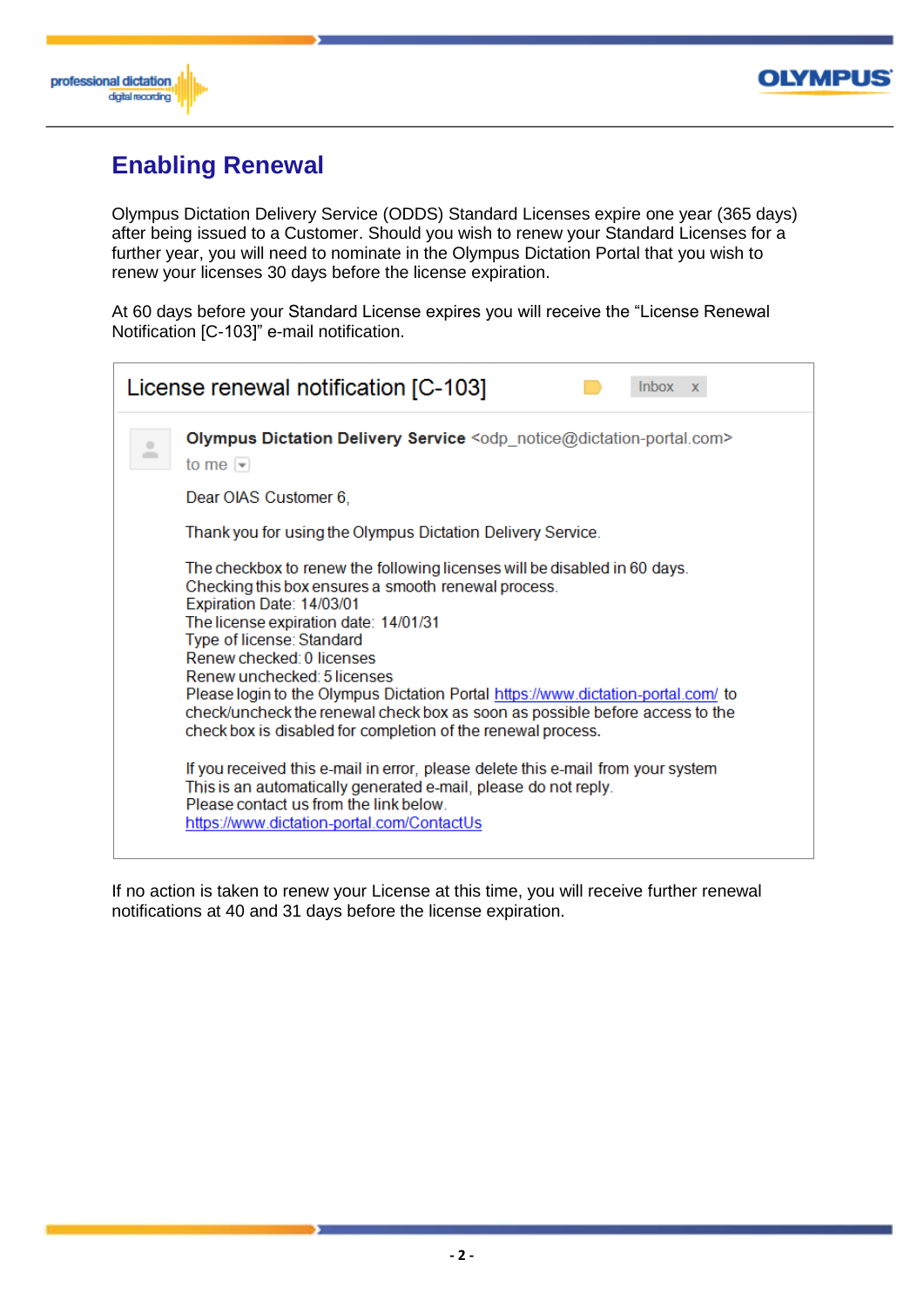



### From the Smartphone List check the box next to the licenses which you would like to renew.

|   | <b>UUID</b> |                                          | Model               | <b>Version</b> | E-mail                              | Last<br>Connected |                | LicenseActivateP |  |
|---|-------------|------------------------------------------|---------------------|----------------|-------------------------------------|-------------------|----------------|------------------|--|
| - |             | <b>Standard</b>                          |                     | ---            | ---                                 | ---               | $\overline{2}$ | $\overline{2}$   |  |
|   | Ø           | 8B80295F-6F3F-49C7-<br>BBD5-42A1DB8942F2 | iPhone 4            | 6.1.3          | mrdictator7@gmail.com               | 6/27/2013         | ---            | ---              |  |
|   | Ø           | E88DA1A2-9B13-4784-<br>ABE4-D1B1003E41DE | iPhone<br>Simulator | 5.0            | odptest@m2comsys.com                | 6/17/2013         | ---            | ---              |  |
|   |             | 0a760273-c887-4180-<br>aef8-767ac29c64f1 | samsung<br>$SC-04F$ | 4.2.2          | t onishi@ot.olympus.co.jp           | 7/8/2013          |                |                  |  |
|   | $\Box$      | 6BB7F9BA-4C1C-475B-<br>DDA ALOF HDCODDEE | samsung<br>OO ALD   | 4.2.2          | elvisohnishi+008@gmail.com 7/9/2013 |                   | ---            |                  |  |

### From the Dashboard, expand [Renew License(s)]

| <b>Dashboard</b>                                                                 |
|----------------------------------------------------------------------------------|
| $(v)$ Order Standard License(s)                                                  |
| Renew License(s)                                                                 |
| $\left(\right.\right)$ Cancel order                                              |
| $\left(\right.\hspace{-1.5pt}\mathbf{\bullet}\right)$ New Smartphone App Licence |
| Settings                                                                         |
| $\left(\right.\hspace{-1.5pt}\bullet\right)$ Edit Existing Smartphone App        |
| <b>Licence Settings</b>                                                          |
| $\left(\right.\hspace{-1.5mm}\bullet\right)$ Enable Dealer Management            |
| Change Smartphone Password                                                       |

### Press the [Flag] button to enable renewal of the selected licenses.

| Renew License(s)                                                                     |  |  |  |  |  |  |  |
|--------------------------------------------------------------------------------------|--|--|--|--|--|--|--|
| Licenses must be flagged for                                                         |  |  |  |  |  |  |  |
| renewal at least 30 days before                                                      |  |  |  |  |  |  |  |
| they expire. To flag licenses for                                                    |  |  |  |  |  |  |  |
| renewal, please select the                                                           |  |  |  |  |  |  |  |
| licenses you would like to renew.                                                    |  |  |  |  |  |  |  |
| then click the Flag button.                                                          |  |  |  |  |  |  |  |
| To remove the flags, please select<br>the licenses, then click the Unflag<br>button. |  |  |  |  |  |  |  |
| Unflag                                                                               |  |  |  |  |  |  |  |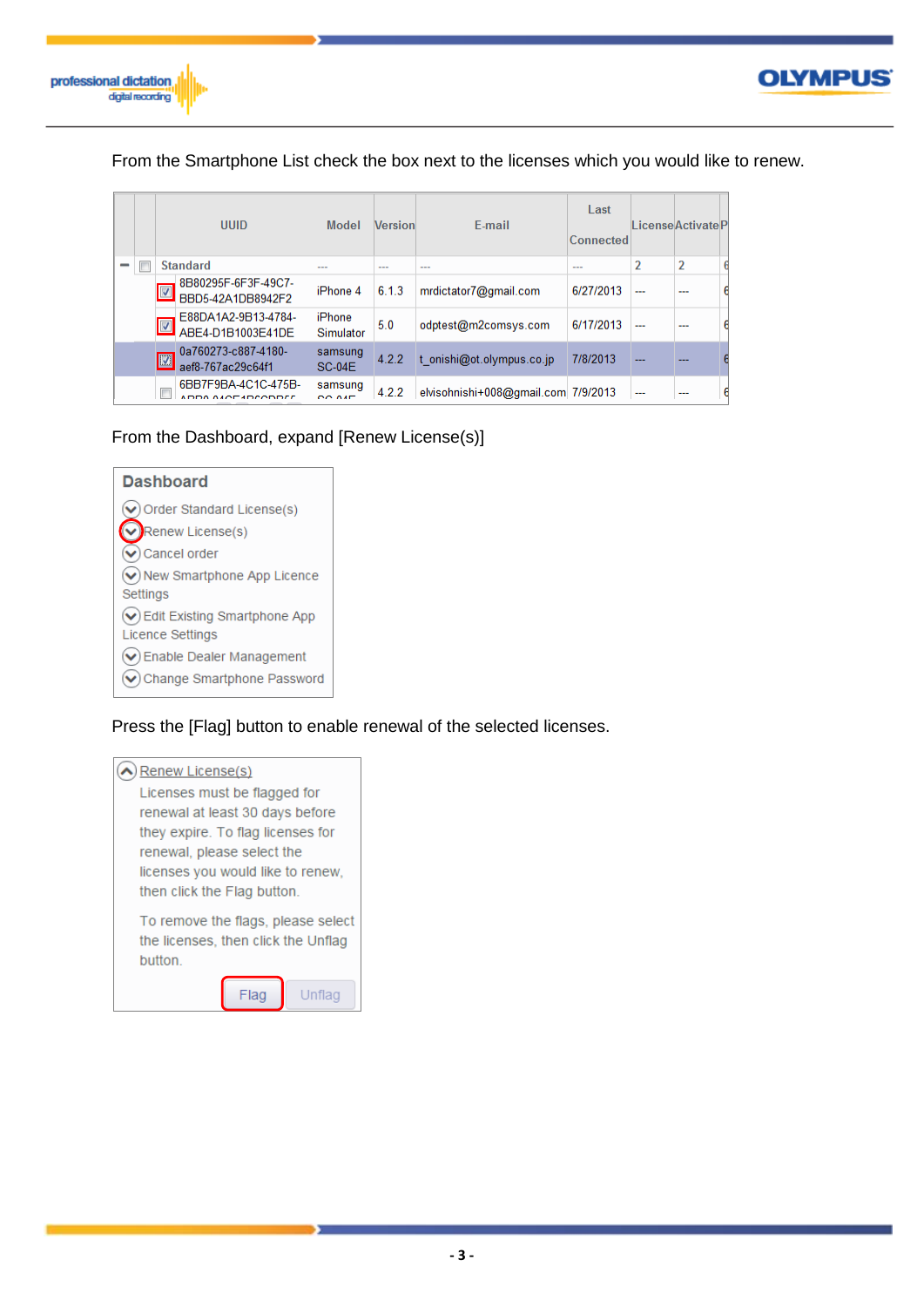



The Enable Renew window is displayed. Press the [OK] Button to confirm the renewal.



A Green check mark icon is now visible next to the licenses which you have chosen to renew.

|  | <b>UUID</b>                               | Model                    | <b>Version</b> | E-ma             |
|--|-------------------------------------------|--------------------------|----------------|------------------|
|  | <b>Standard</b>                           | ---                      | ---            | ---              |
|  | BB80295F-6F3F-49C7-<br>BBD5-42A1DB8942F2  | iPhone 4                 | 6.1.3          | mrdictator7@gm   |
|  | -E88DA1A2-9B13-4784-<br>ABE4-D1B1003E41DE | iPhone<br>Simulator      | 5.0            | odptest@m2cor    |
|  | √pa760273-c887-4180-<br>aef8-767ac29c64f1 | samsung<br><b>SC-04E</b> | 4.2.2          | t_onishi@ot.olyr |

At 30 days before expiry of your flagged licenses, you dealer will receive an order for the renewal licenses. Once your order has been invoiced and processed by your dealer, you will receive a notification email, and the renewal licenses will take effect after expiry of your current licenses.

# **Cancel Renewal**

Should you wish to cancel the renewal of a license, check the box next to the renewed license.

|  |                     | UUID                                            | Model                    | Version | E-ma             |
|--|---------------------|-------------------------------------------------|--------------------------|---------|------------------|
|  |                     | <b>Standard</b>                                 | ---                      | ---     | ---              |
|  | $\overline{\nabla}$ | ✔8B80295F-6F3F-49C7-<br>BBD5-42A1DB8942F2       | iPhone 4                 | 6.1.3   | mrdictator7@gm   |
|  | €                   | ✔E88DA1A2-9B13-4784-<br>ABE4-D1B1003E41DE       | iPhone<br>Simulator      | 5.0     | odptest@m2cor    |
|  | $\Box$              | $\vee$ 0a760273-c887-4180-<br>aef8-767ac29c64f1 | samsung<br><b>SC-04E</b> | 4.2.2   | t_onishi@ot.olyr |